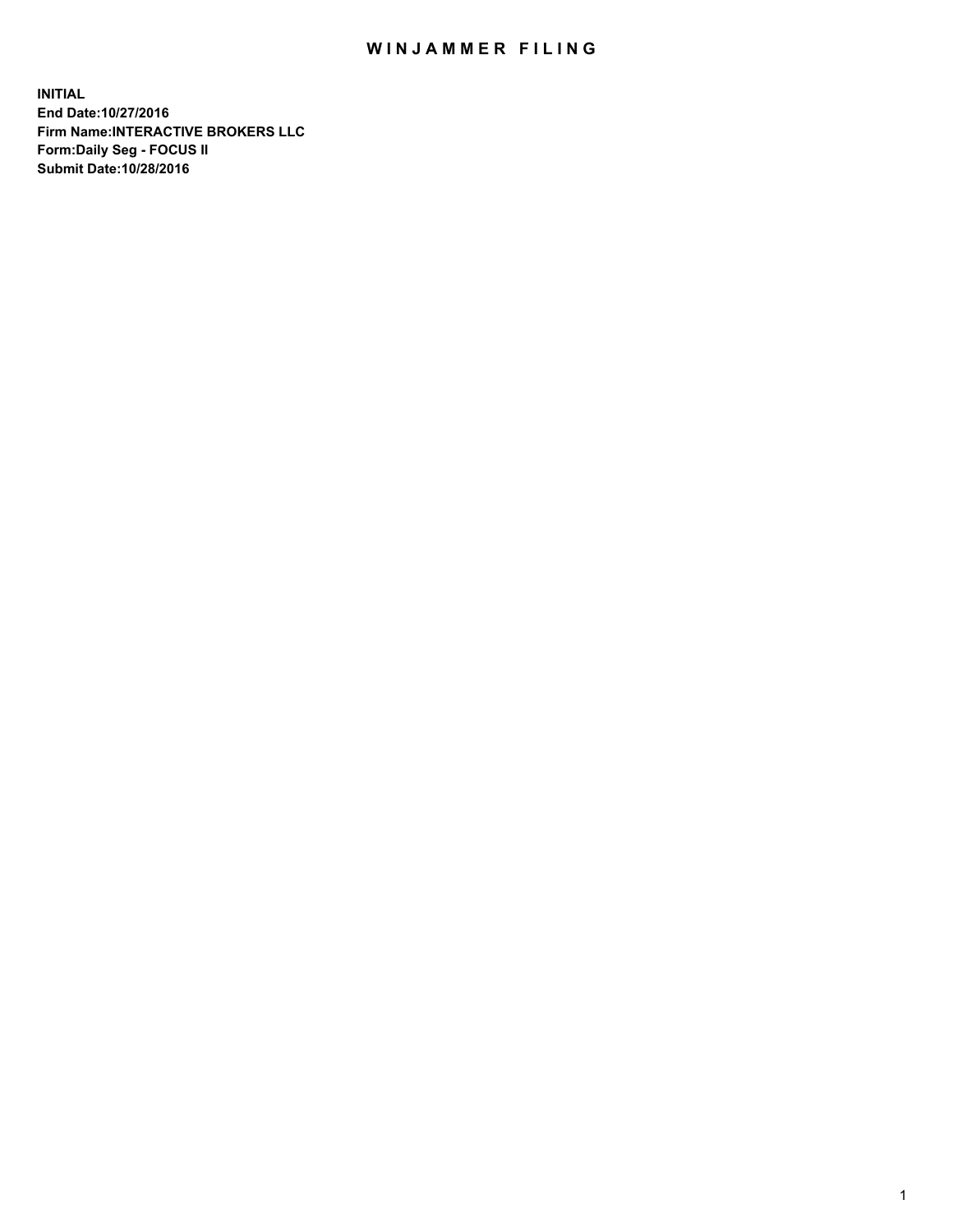## **INITIAL End Date:10/27/2016 Firm Name:INTERACTIVE BROKERS LLC Form:Daily Seg - FOCUS II Submit Date:10/28/2016 Daily Segregation - Cover Page**

| Name of Company<br><b>Contact Name</b><br><b>Contact Phone Number</b><br><b>Contact Email Address</b>                                                                                                                                                                                                                          | <b>INTERACTIVE BROKERS LLC</b><br>James Menicucci<br>203-618-8085<br>jmenicucci@interactivebrokers.c<br>om |
|--------------------------------------------------------------------------------------------------------------------------------------------------------------------------------------------------------------------------------------------------------------------------------------------------------------------------------|------------------------------------------------------------------------------------------------------------|
| FCM's Customer Segregated Funds Residual Interest Target (choose one):<br>a. Minimum dollar amount: ; or<br>b. Minimum percentage of customer segregated funds required:%; or<br>c. Dollar amount range between: and; or<br>d. Percentage range of customer segregated funds required between:% and%.                          | $\overline{\mathbf{0}}$<br>0<br>155,000,000 245,000,000<br>0 <sub>0</sub>                                  |
| FCM's Customer Secured Amount Funds Residual Interest Target (choose one):<br>a. Minimum dollar amount: ; or<br>b. Minimum percentage of customer secured funds required:%; or<br>c. Dollar amount range between: and; or<br>d. Percentage range of customer secured funds required between:% and%.                            | $\overline{\mathbf{0}}$<br>$\overline{\mathbf{0}}$<br>80,000,000 120,000,000<br>00                         |
| FCM's Cleared Swaps Customer Collateral Residual Interest Target (choose one):<br>a. Minimum dollar amount: ; or<br>b. Minimum percentage of cleared swaps customer collateral required:% ; or<br>c. Dollar amount range between: and; or<br>d. Percentage range of cleared swaps customer collateral required between:% and%. | $\overline{\mathbf{0}}$<br>$\overline{\mathbf{0}}$<br>0 <sub>0</sub><br><u>00</u>                          |

Attach supporting documents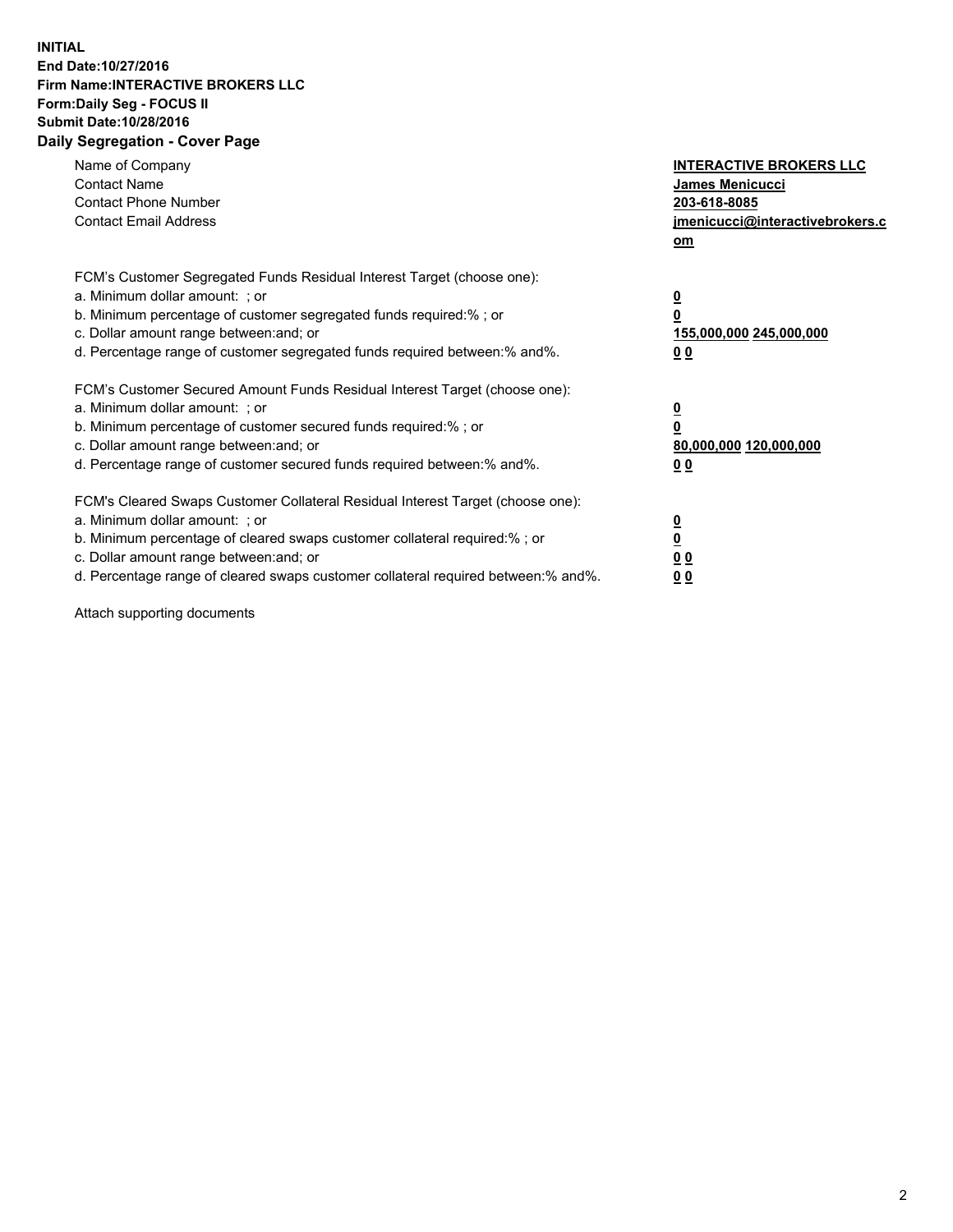## **INITIAL End Date:10/27/2016 Firm Name:INTERACTIVE BROKERS LLC Form:Daily Seg - FOCUS II Submit Date:10/28/2016 Daily Segregation - Secured Amounts**

|     | Daily Jegregation - Jeculed Aniounts                                                        |                                  |
|-----|---------------------------------------------------------------------------------------------|----------------------------------|
|     | Foreign Futures and Foreign Options Secured Amounts                                         |                                  |
|     | Amount required to be set aside pursuant to law, rule or regulation of a foreign            | $0$ [7305]                       |
|     | government or a rule of a self-regulatory organization authorized thereunder                |                                  |
| 1.  | Net ledger balance - Foreign Futures and Foreign Option Trading - All Customers             |                                  |
|     | A. Cash                                                                                     | 368,098,334 [7315]               |
|     | B. Securities (at market)                                                                   | $0$ [7317]                       |
| 2.  | Net unrealized profit (loss) in open futures contracts traded on a foreign board of trade   | 1,496,589 [7325]                 |
| 3.  | Exchange traded options                                                                     |                                  |
|     | a. Market value of open option contracts purchased on a foreign board of trade              | 250,900 [7335]                   |
|     | b. Market value of open contracts granted (sold) on a foreign board of trade                | -51,776 [7337]                   |
| 4.  | Net equity (deficit) (add lines 1. 2. and 3.)                                               | 369,794,047 [7345]               |
| 5.  | Account liquidating to a deficit and account with a debit balances - gross amount           | 54,662 [7351]                    |
|     | Less: amount offset by customer owned securities                                            | 0 [7352] 54,662 [7354]           |
| 6.  | Amount required to be set aside as the secured amount - Net Liquidating Equity              | 369,848,709 [7355]               |
|     | Method (add lines 4 and 5)                                                                  |                                  |
| 7.  | Greater of amount required to be set aside pursuant to foreign jurisdiction (above) or line | 369,848,709 [7360]               |
|     | 6.                                                                                          |                                  |
|     | FUNDS DEPOSITED IN SEPARATE REGULATION 30.7 ACCOUNTS                                        |                                  |
| 1.  | Cash in banks                                                                               |                                  |
|     | A. Banks located in the United States                                                       | $0$ [7500]                       |
|     | B. Other banks qualified under Regulation 30.7                                              | 0 [7520] 0 [7530]                |
| 2.  | Securities                                                                                  |                                  |
|     | A. In safekeeping with banks located in the United States                                   | 420,222,865 [7540]               |
|     | B. In safekeeping with other banks qualified under Regulation 30.7                          | 0 [7560] 420,222,865 [7570]      |
| 3.  | Equities with registered futures commission merchants                                       |                                  |
|     | A. Cash                                                                                     | $0$ [7580]                       |
|     | <b>B.</b> Securities                                                                        | $0$ [7590]                       |
|     | C. Unrealized gain (loss) on open futures contracts                                         | $0$ [7600]                       |
|     | D. Value of long option contracts                                                           | $0$ [7610]                       |
|     | E. Value of short option contracts                                                          |                                  |
| 4.  | Amounts held by clearing organizations of foreign boards of trade                           | 0 [7615] 0 [7620]                |
|     | A. Cash                                                                                     |                                  |
|     | <b>B.</b> Securities                                                                        | $0$ [7640]<br>$0$ [7650]         |
|     |                                                                                             |                                  |
|     | C. Amount due to (from) clearing organization - daily variation                             | $0$ [7660]                       |
|     | D. Value of long option contracts<br>E. Value of short option contracts                     | $0$ [7670]                       |
|     |                                                                                             | 0 [7675] 0 [7680]                |
| 5.  | Amounts held by members of foreign boards of trade                                          |                                  |
|     | A. Cash                                                                                     | 60,142,825 [7700]                |
|     | <b>B.</b> Securities                                                                        | $0$ [7710]                       |
|     | C. Unrealized gain (loss) on open futures contracts                                         | 6,573,972 [7720]                 |
|     | D. Value of long option contracts                                                           | 250,896 [7730]                   |
|     | E. Value of short option contracts                                                          | -51,774 [7735] 66,915,919 [7740] |
| 6.  | Amounts with other depositories designated by a foreign board of trade                      | 0 [7760]                         |
| 7.  | Segregated funds on hand                                                                    | $0$ [7765]                       |
| 8.  | Total funds in separate section 30.7 accounts                                               | 487,138,784 [7770]               |
| 9.  | Excess (deficiency) Set Aside for Secured Amount (subtract line 7 Secured Statement         | 117,290,075 [7380]               |
|     | Page 1 from Line 8)                                                                         |                                  |
| 10. | Management Target Amount for Excess funds in separate section 30.7 accounts                 | 80,000,000 [7780]                |
| 11. | Excess (deficiency) funds in separate 30.7 accounts over (under) Management Target          | 37,290,075 [7785]                |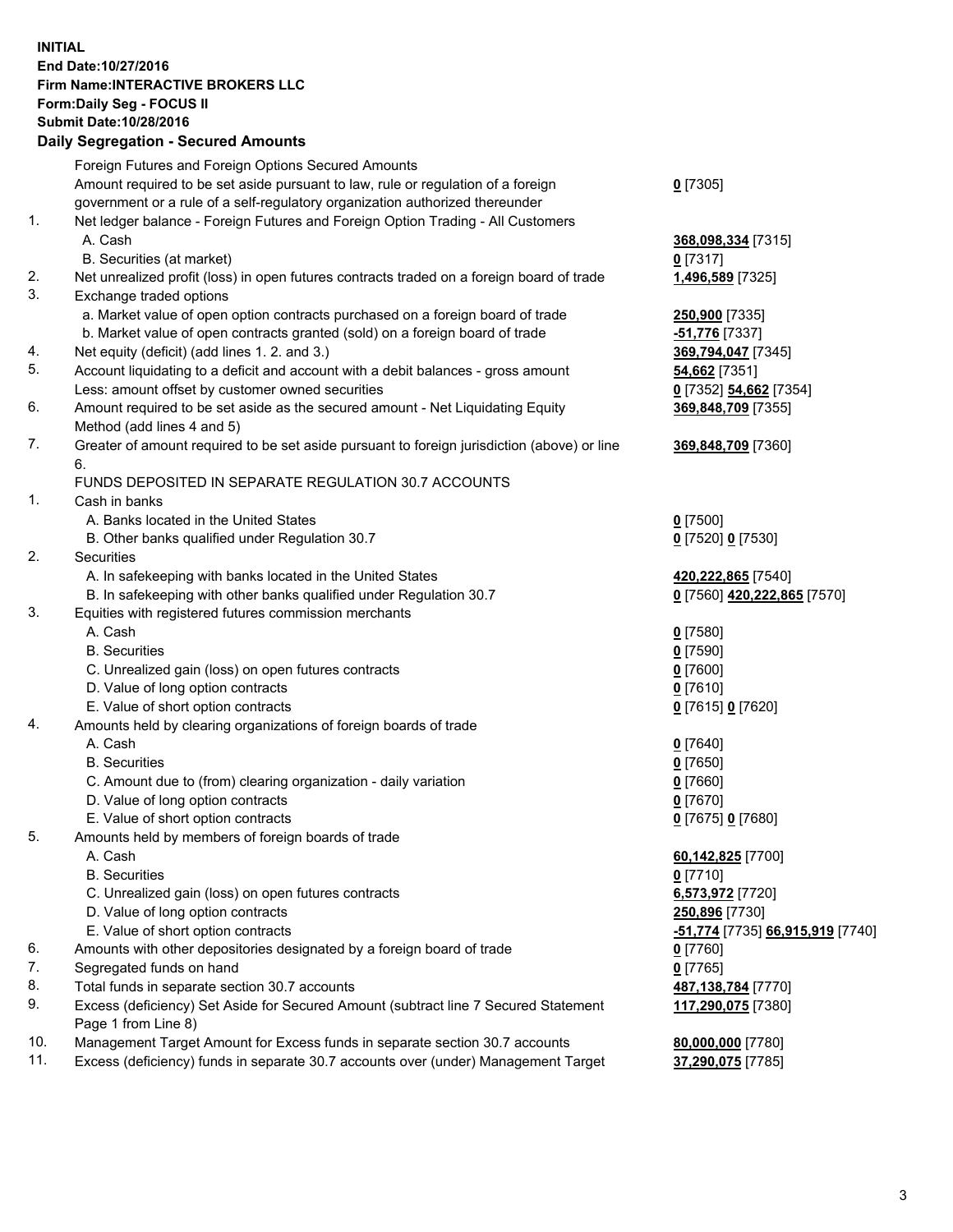**INITIAL End Date:10/27/2016 Firm Name:INTERACTIVE BROKERS LLC Form:Daily Seg - FOCUS II Submit Date:10/28/2016 Daily Segregation - Segregation Statement** SEGREGATION REQUIREMENTS(Section 4d(2) of the CEAct) 1. Net ledger balance A. Cash **3,042,713,440** [7010] B. Securities (at market) **0** [7020] 2. Net unrealized profit (loss) in open futures contracts traded on a contract market **57,318,696** [7030] 3. Exchange traded options A. Add market value of open option contracts purchased on a contract market **138,173,680** [7032] B. Deduct market value of open option contracts granted (sold) on a contract market **-201,992,282** [7033] 4. Net equity (deficit) (add lines 1, 2 and 3) **3,036,213,534** [7040] 5. Accounts liquidating to a deficit and accounts with debit balances - gross amount **324,046** [7045] Less: amount offset by customer securities **0** [7047] **324,046** [7050] 6. Amount required to be segregated (add lines 4 and 5) **3,036,537,580** [7060] FUNDS IN SEGREGATED ACCOUNTS 7. Deposited in segregated funds bank accounts A. Cash **75,778,410** [7070] B. Securities representing investments of customers' funds (at market) **2,016,453,825** [7080] C. Securities held for particular customers or option customers in lieu of cash (at market) **0** [7090] 8. Margins on deposit with derivatives clearing organizations of contract markets A. Cash **28,420,958** [7100] B. Securities representing investments of customers' funds (at market) **1,192,991,879** [7110] C. Securities held for particular customers or option customers in lieu of cash (at market) **0** [7120] 9. Net settlement from (to) derivatives clearing organizations of contract markets **26,696,533** [7130] 10. Exchange traded options A. Value of open long option contracts **138,172,187** [7132] B. Value of open short option contracts **-201,957,374** [7133] 11. Net equities with other FCMs A. Net liquidating equity **0** [7140] B. Securities representing investments of customers' funds (at market) **0** [7160] C. Securities held for particular customers or option customers in lieu of cash (at market) **0** [7170] 12. Segregated funds on hand **0** [7150] 13. Total amount in segregation (add lines 7 through 12) **3,276,556,418** [7180] 14. Excess (deficiency) funds in segregation (subtract line 6 from line 13) **240,018,838** [7190] 15. Management Target Amount for Excess funds in segregation **155,000,000** [7194]

16. Excess (deficiency) funds in segregation over (under) Management Target Amount Excess

**85,018,838** [7198]